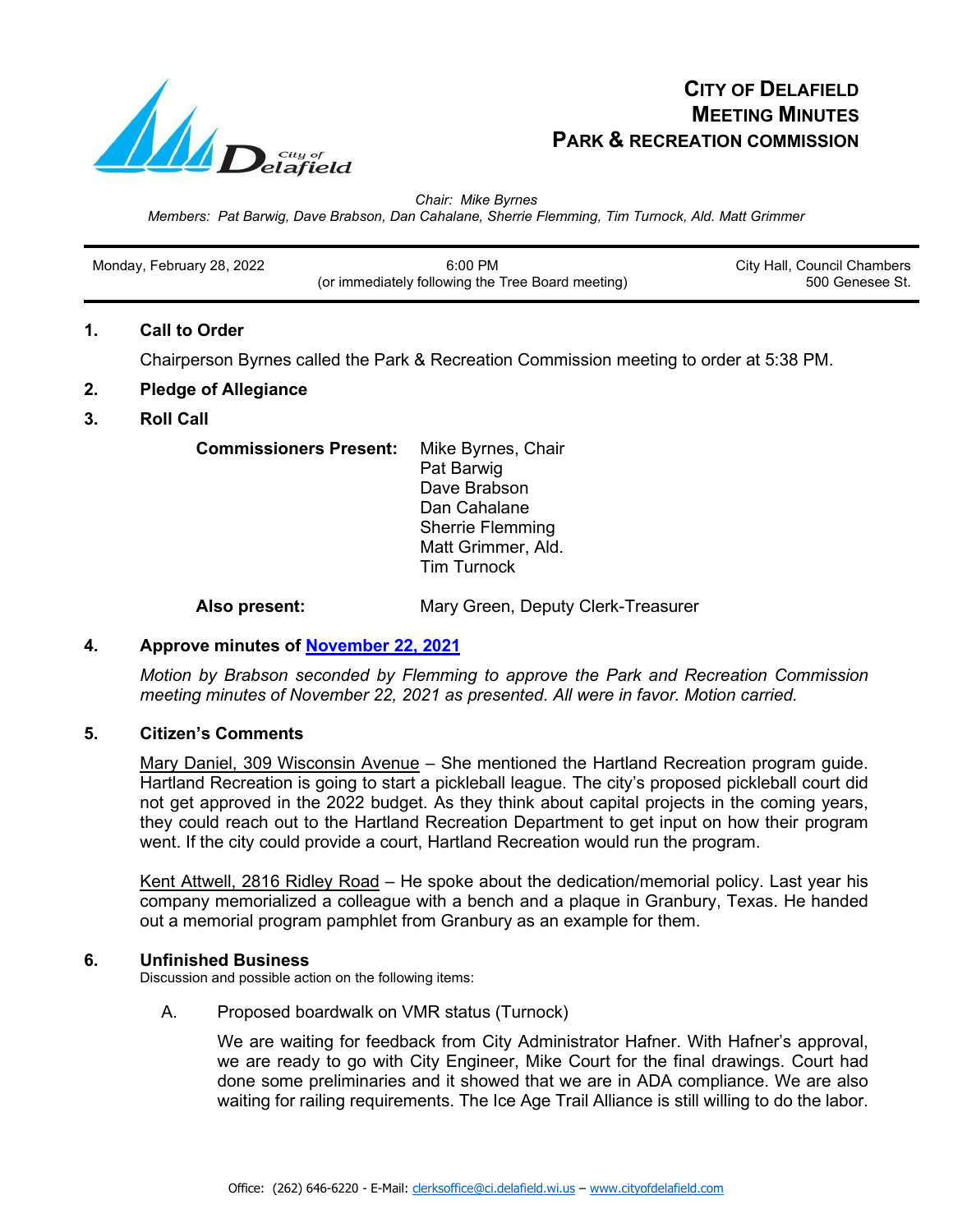B. Memorial/Dedication Policy (Byrnes)

City Administrator Hafner provided feedback and an updated draft of the policy was included in the epacket. It puts a lot of the requirements in the city's hands to procure any memorial requests. It includes a finite list of items for the memorials. Any major request such as naming of a park or ballfield would have to be vetted by the Common Council after a recommendation from this Commission. Flemming suggested adding something to the bottom that states the City Clerk's office will reach out to you with a cost estimate for the memorial. Byrnes thinks the idea is to add a list of items and prices. Grimmer suggested removing the doggie stations from the list because the parks do not need any more.

Chairperson Byrnes moved ahead to item 7.B.

#### **7. New Business**

Discussion and possible action on the following items:

A. Nagawicka Heights Conceptual Landscape Plan (Jon Spheeris) (Conceptual plan attached to agenda)

Jon Spheeris and Matt Spheeris were present along with Bob Davy from Lake Country Engineering, Inc. They explained the location of the proposed development. They explained the 8-foot-wide public paths will be on the northern side of Nagawicka Road. The fences will be 4 feet high. The path will go all the way down to the cul-de-sac. There will be some private paths through the wooded area of the sub-division. The ponds will have a safety shelf of one-foot-deep water. The ponds will have aeration and fountains. There will be 29 half-acre lots. The calculation allows for 30 units. This will be a conservation development. The conservation area belongs to the homeowners. The estimated value of each property will be \$1.2 million.

Byrnes mentioned the recommended width for bike paths is 10 feet. Davy explained that the Hawthorn Farms development has 8-foot-wide paths so they are following that precedent. There is also an easement at one point that is only 10 feet wide so a 10 foot-wide path is not possible. The path on the north side of the road will be able to be connected to a future development and potentially connect with Hwy 83. The city asked for the path to be on the north side of the road. They have also agreed to grade and reseed the city's bridle path.

B. Economic development priorities and preliminary St. John's review (Grimmer)

There are developments that are going to be pursued and built in the City of Delafield. Grimmer wants to get ahead of the curve so this Commission can give input on what we want to see with these developments. The St. John's development will be a contentious debate and he wants to make sure our representative to the Plan Commission knows where this Commission is coming from. Cahalane mentioned that developers often come with preliminary plans to ask for feedback.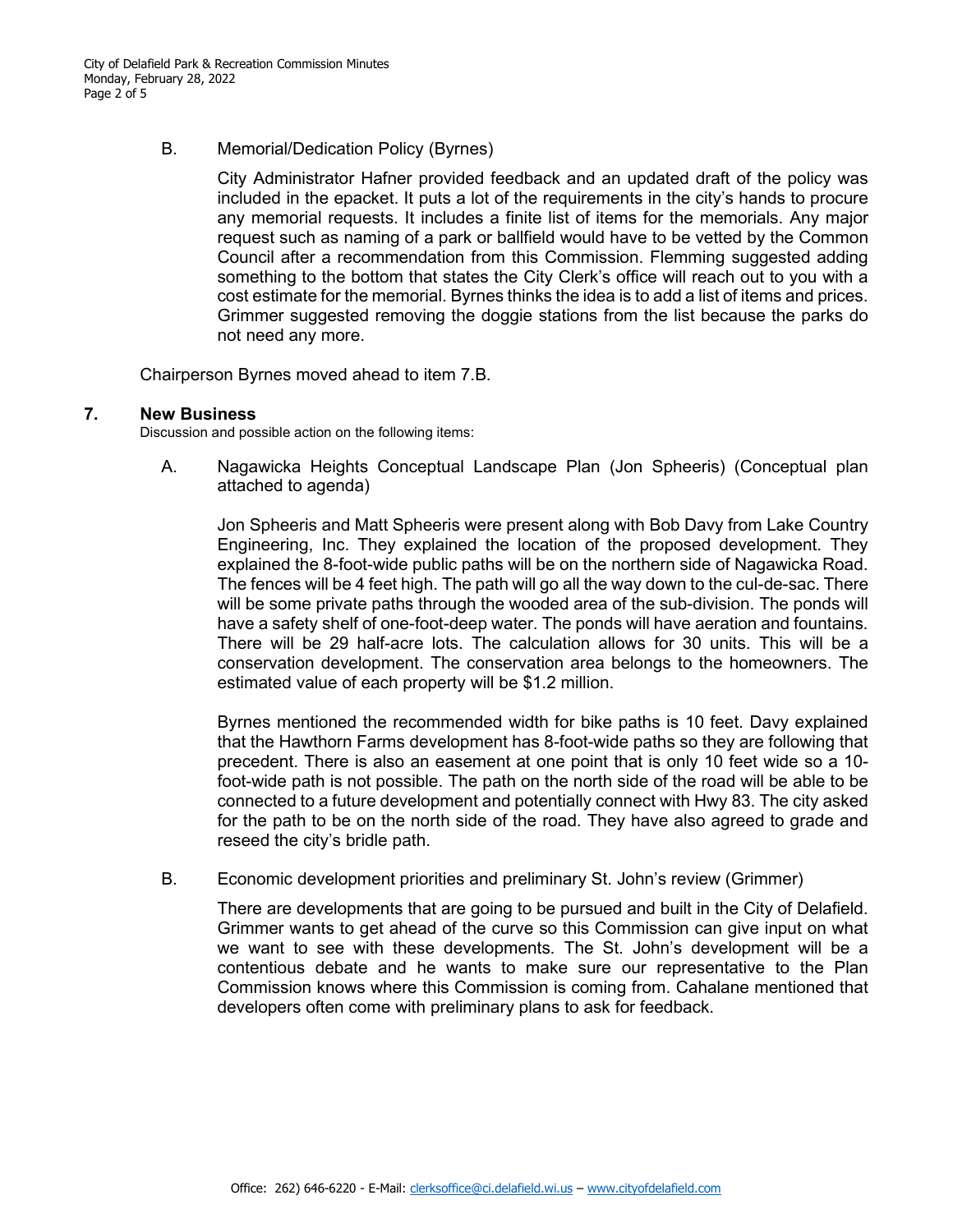Byrnes mentioned there are several developments coming up that will probably come to this Commission. We would like to get our feedback to Cahalane in time for him to report to the Plan Commission. The St. John's development could be coming to the Plan Commission in May or June. Grimmer mentioned there are two proposals. One is to maintain the existing RE1 along the golf course and to retain the higher density along St. John's property and on the other side by the tennis courts. The second proposal is extending the high density along the Bark River with cascading density as you move north towards Oakwood. There is a vegetative buffer along the western side to appease the neighborhood to the west. Grimmer indicated the athletic fields would stay, but he is not certain about the tennis courts. The plan is to maintain St. John's as a viable military academy for as long as possible. This Commission's concerns are the easement on the northern side of the Bark River and that Cushing Park be maintained without any negative impact. This will be on the March agenda.

Byrnes moved to item 5 to allow for additional citizen's comments.

C. Contract and annual payment from Clear Water Outdoor for usage of St. John's Park for watercraft rental and storage for the period of May through September (Byrnes) (Prior minutes on this topic attached to agenda)

Mary Biedrzycki with Clear Water Outdoor was present to request the usage of St. John's Park for their rentals. They have been using the park since 2014. They don't really make money on the rentals. They do it as a service to the people. This community is weather oriented. They do give away a lot of certificates to silent auctions for this. Brabson suggested renting tubes. Biedrzycki said with the water levels it does not work. She will submit a new certificate of liability insurance when the current one expires.

*Motion by Brabson seconded by Barwig to approve the contract with Clear Water Outdoor for usage of St. John's Park for watercraft rental and storage for the period of May through September, 2022 contingent upon receipt of certificate of insurance and \$300 payment. All were in favor. Motion carried.*

D. Pluggin on the Bark (Mary Daniel)

Mary Daniel was present. She provided a mission statement for the volunteer group. This volunteer group is formed to provide maintenance of the riverbank restoration plantings done in 2018 in the City of Delafield to control the invasive species that grow in the 0.25 miles of riverbank restoration to ensure the native plantings thrive and multiply. The group reports to the Delafield Park and Recreation Commission quarterly via the Chairperson of "Pluggin" along the Bark (River) presenting their work dates and maintenance plan. Communication with the DPW Foreman, City Forester and staff will be ongoing. Work will be done during the warmer weather months 4-6 times starting in April and finishing early November on Saturday mornings 7:00 am -10:00 am. The first work day will be the last Saturday in April, rain or shine. Daniel provided a map of the area. She worked with Tall Grass last summer to learn about the maintenance of the area. The name "Pluggin" came from the over 10,000 plugs planted along the riverbank. She asked if she can proceed and if there needs to be a waiver signed by the volunteers. Grimmer stated there is not anything prohibiting her from starting her operation. Brabson explained that we do not sanction groups. Grimmer further explained that because they are operating on public land, we do want the group to report their progress to this Commission. Byrnes stated that this group takes some of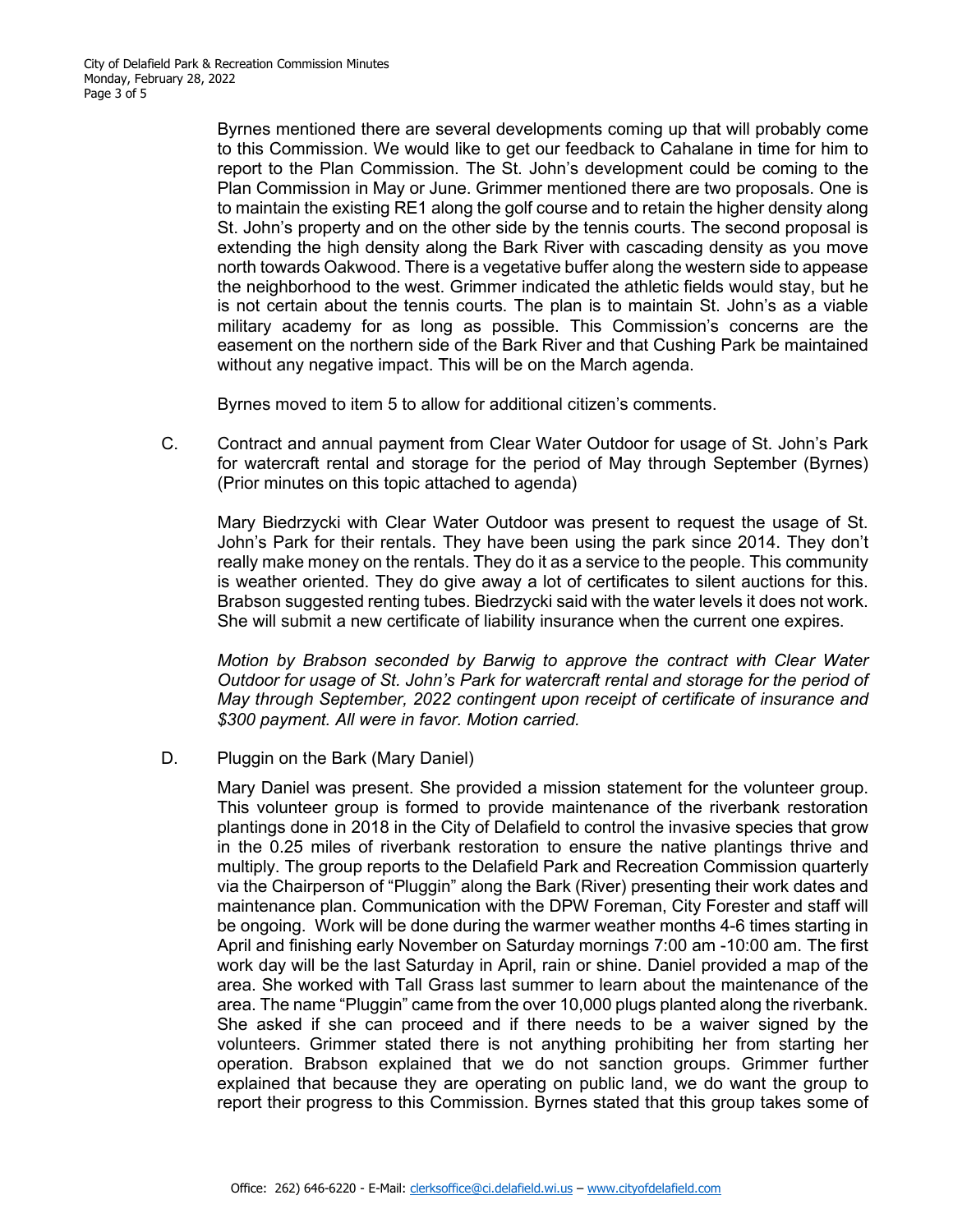the requirements off of the city so it is important that we know what is being done and that it is successful, but he does not think a waiver is needed. Grimmer asked for her next report to include her consideration for rain/erosion and her impression on the integrity of the area. Turnock asked about their plan for buckthorn. Daniel explained that there currently is not any in the area and any new growth would be easily pulled. Flemming asked for the work day schedule.

E. Plan Commission Update (Cahalane)

Cahalane reported that the Hawthorn Farm development is following their master plan to the south. On the north side of the south development is a public bike repair area. There was discussion at the Plan Commission meeting about the paths and continuing them on to the south. He would like suggestions from this Commission to take to the Plan Commission. Cahalane mentioned he will look at the 5-year plan again.

F. Deer management update (Turnock)

Turnock reported that a law was brought up earlier this year. If a stand was within 1,700 feet of a school grounds, the stand had to be removed. They are still trying to find stand locations on private properties. They have handed out brochures to local businesses to get the word out. They may have to resort to sharp shooters. We have had 15 reported harvested deer with the program this year. Those numbers could be underreported because if a hunter uses their own tag instead of a nuisance tag, they do not need to report the harvest.

G. Financial Statements, Capital Projects Update

Brabson mentioned at the end of 2021 they were under budget by 15%. He also mentioned the 2022 budget is up by \$30,000. The breakdown is labor for \$20,000, the Fish Hatchery expenses are up over \$6,000, utilities are up \$1,500 and miscellaneous (taking care of parks) is up \$2,000. We spend a lot of money to maintain the parks but we are not buying equipment for the parks. Maybe next year we should look at a new swing set at Fireman's Park or something that enhances the parks.

Flemming asked about the revenue from renting out the Fish Hatchery building. We may want to revisit the rental costs.

Byrnes met with Public Works Foreman Zellner and City Administrator Hafner. They received a bid on the Fireman's Park basketball court. They also received proposals for staining the castle at Cushing Park. A bike rack for St. John's Plaza was in this year's budget. There is already one by the warming hut and another one could clutter up the park. Turnock also mentioned the option of single pole bike racks.

# **8. Discussion and review of the condition of parks and trails**

| <b>Parks and Trails in the City of Delafield</b> |                     |                       |                 |                  |                   |              |  |  |
|--------------------------------------------------|---------------------|-----------------------|-----------------|------------------|-------------------|--------------|--|--|
| <b>Byrnes</b>                                    | <b>Turnock</b>      | <b>Barwig</b>         | <b>Brabson</b>  | <b>Flemming</b>  | Cahalane          | Grimmer      |  |  |
| Lake Country                                     | <b>Bostrom Park</b> | Cushing<br>Memorial   | Lois<br>Jensen  | Fish Hatchery    | Oakwood Park      | Liberty Park |  |  |
| <b>Recreation Trail</b>                          |                     | Park                  | Nature Preserve |                  |                   |              |  |  |
| Ice Age Trail                                    | <b>VMR</b> Trail    | John's/Genesee<br>St. | Fireman's Park  | Hatcherv<br>Fish | Bleeker<br>Street |              |  |  |
|                                                  |                     | Park                  |                 | Sports Complex   | Boat Launch       |              |  |  |